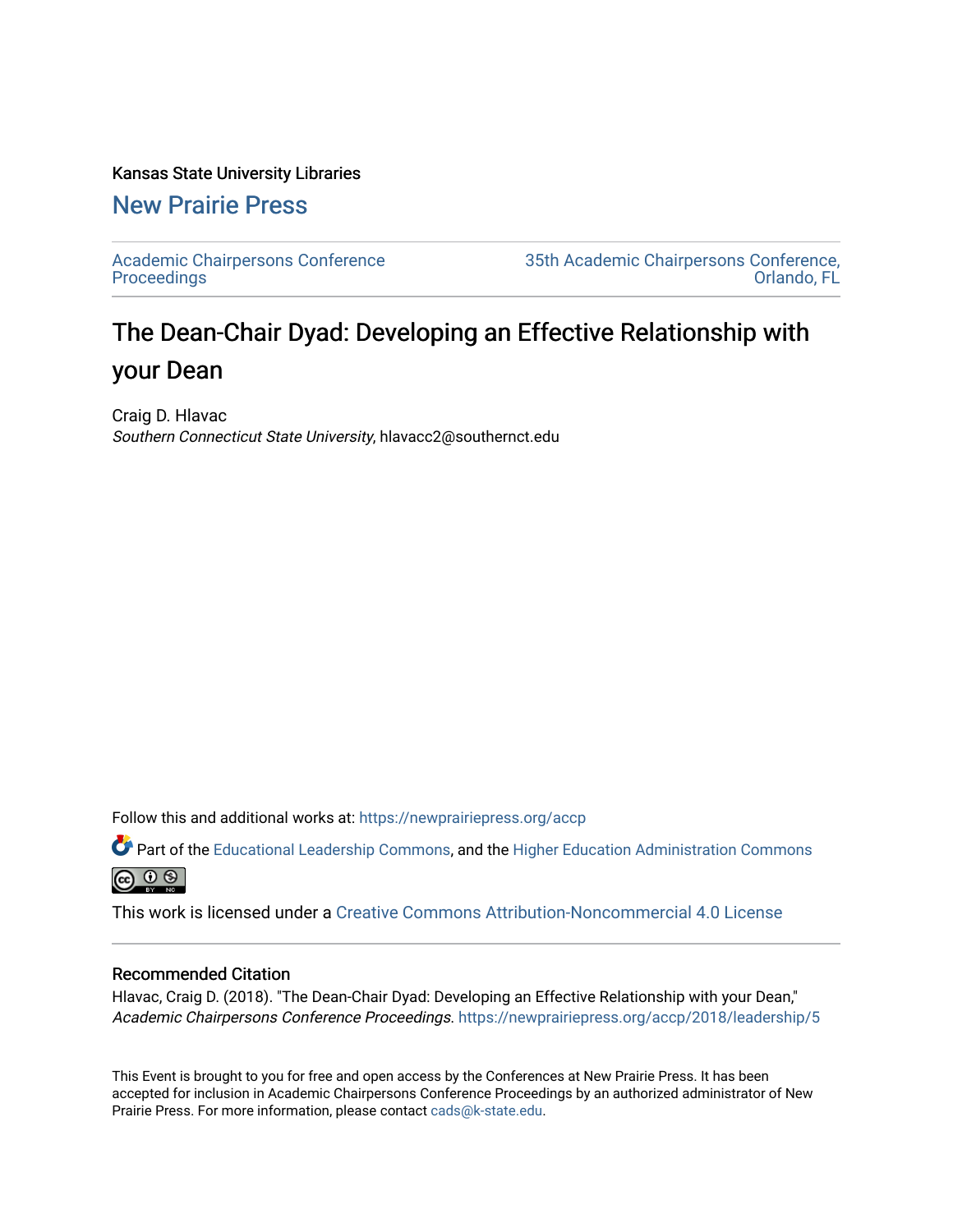**1. Presentation Title:** The Dean-Chair Dyad: Developing an Effective Relationship with your Dean

### **2. Presenter Information-Primary presenter CV/resume or biographical sketch:**

**Craig Hlavac** is the Interim Associate Dean of Arts & Sciences at Southern Connecticut State University. Prior to his current position, Dr. Hlavac was Associate Professor and Chair of the Music Department at SCSU for four years. He received Bachelor of Arts in Music and Bachelor of Science in Music Education degrees from the University of Connecticut, a Master of Music degree from Yale University, and an Ed.D. in Educational Leadership from the University of Hartford. A frequent educational leadership clinician and presenter, Dr. Hlavac has delivered presentations throughout the Northeastern United States and across the country, including several presentations at the annual Academic Chairpersons Conference. Dr. Hlavac is also an advisory board member for *The Department Chair*, the premier department chair journal. Dr. Hlavac's research interests focus on the impacts of the organizational mission on the decision-making of educational leaders, the use of organizational and departmental missions to prioritize decision-making, and the utility of mission-based management in the administration of the contemporary university.

- **3. Disciplines:** Education; Educational Leadership; Higher Education Administration
- **4. Presentation Theme:** Leadership and Management
- **5. Copyright:** CC BY-NC
- **6. Target Audience:** All Department Chairs
- **7. Presentation Type:** Interactive Workshop
- **8. Objectives:** Participants will:
	- Learn and discuss the distinct roles of the department chairperson and the academic dean
	- Discuss stressors that many chairs face when dealing with their dean
	- Understand the pressures under which the dean operates that can influence the dean-chair relationship
	- Demonstrate an understanding of the potential conflicts related to the dean-chair relationship
	- Develop strategies for mitigating current conflicts and avoiding future ones
- **9. Abstract:** The department chairperson must effectively relate with their academic dean in order to successfully advocate for their department. Financial resources, human resources, facility prioritization, and curriculum decisions are all contingent on the dean's approval. However, many chairpersons are unsure how to develop a trusting, collaborative relationship with their dean. This session will outline the distinctive roles of the chairperson and the academic dean and will present strategies for cultivating this important relationship. Ideas for resolving current conflicts as well as avoiding future tension will be discussed. The session will conclude with the review of common dean/chair scenarios for small-group discussion.
- **10. Keywords:** Leadership, Role Conflict, Role Ambiguity, Conflict Resolution, Communication

#### **11. Session Description:**

Effectively managing the chair/dean relationship is one of the most important roles of the department chairperson. A working relationship built on trust and mutual respect is always beneficial for the